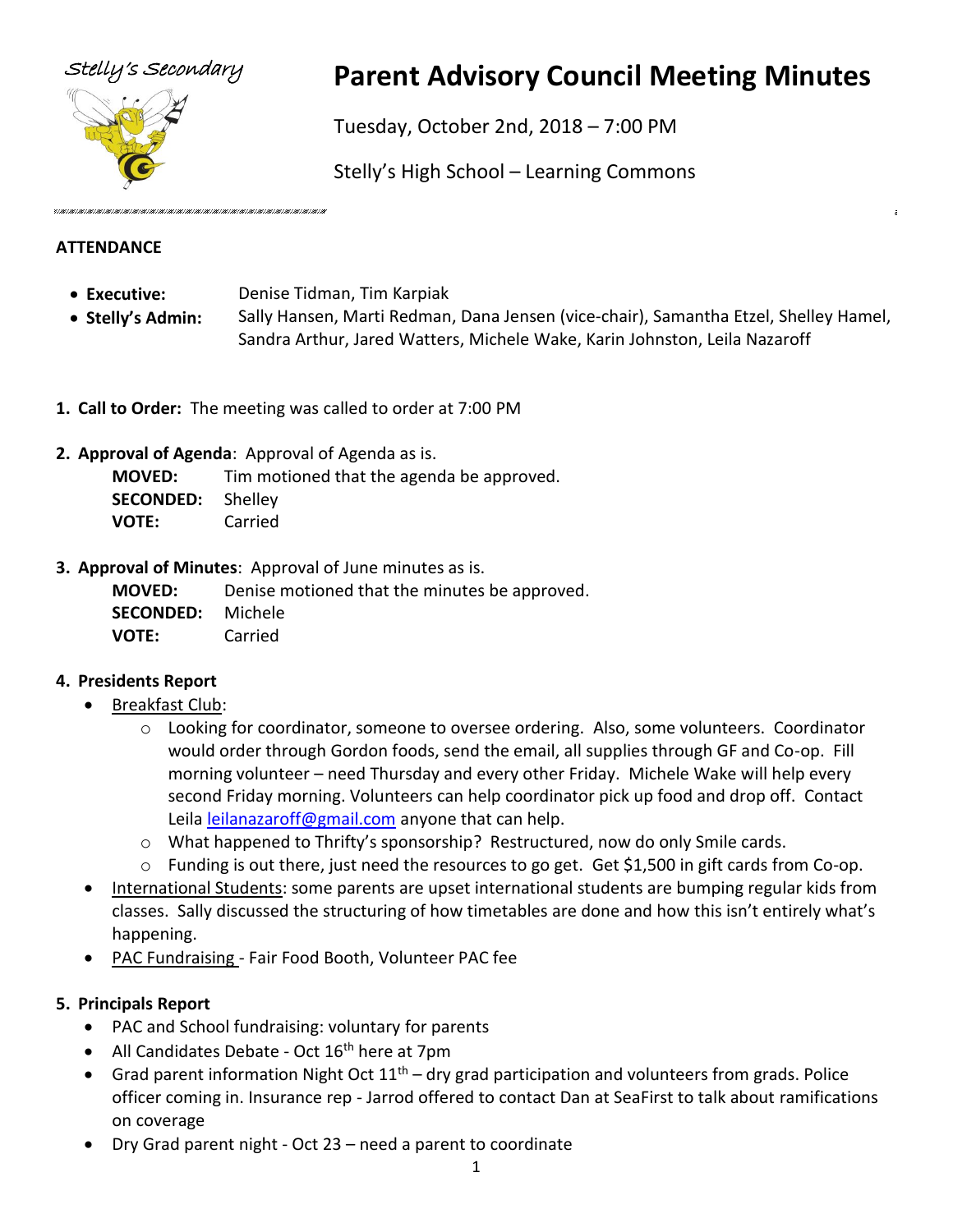- Student Votes
- Welcome sign now in French and English
- Bleachers removed from gym permanent ones coming in November
- New policies regarding volunteer drivers Requirement for insurance with \$2M liability, drivers abstract, CRC every 3 years and online – now comes as a package. Discussion around the need for these forms signed for liability reasons driving students to sports events
- Executive contact information for Susan
- Registration 836 last year // 878 this year anticipate an increase
- Staffing challenges funding pulled back from secondary in June, resulting in larger classes.
	- o SIDES and satellite contract language must be conformed to regarding class size.
	- $\circ$  International (108) goes through waitlist in same way as locals
	- o All put into the system and random timetables are created

#### **6. COPAC Report – need a rep**

• No update

### **7. CPF Report - Sandra**

- Sandra gave an update: Asian parents and French
- Fundraising hoping to bring back French theatre group. French to the Future in April at UVic.
- Gaming grant: \$55,000 for BC hoping to get some
- Canadian Parents of French

#### **8. Treasurer Report - Tim**

- Off to good start. Game funding used up last year. \$20K from gaming for this year, up \$3k from last year
- PAC funding average \$5k, and money from Fair, that's it
- Another cheque signee Dana Jensen volunteered to be a third signee
- Web assistance, upload minutes, refresh the website Michele Wake offered to help with this

#### **9. Funding Requests –** forms available from office, go through approval and Sally must sign

a) Amount: \$1,500, Description/Title: breakfast program

Discussion: was in budget as standing **MOVED:** Shelley motioned to approve the request. **SECONDED:** Dana **VOTE:** Carried

- b) Amount: \$500, Description/Title: Forgotten lunch program Discussion: Up \$500 from last year **MOVED:** Denise motioned to approve the request. **SECONDED:** Tim **VOTE:** Carried
- c) Amount: \$630, Description/Title: Seaquaria (aquarium cleanup) Discussion: Discussed this is needed to keep the tank in proper shape **MOVED:** Dana motioned to approve the request. **SECONDED:** Shelley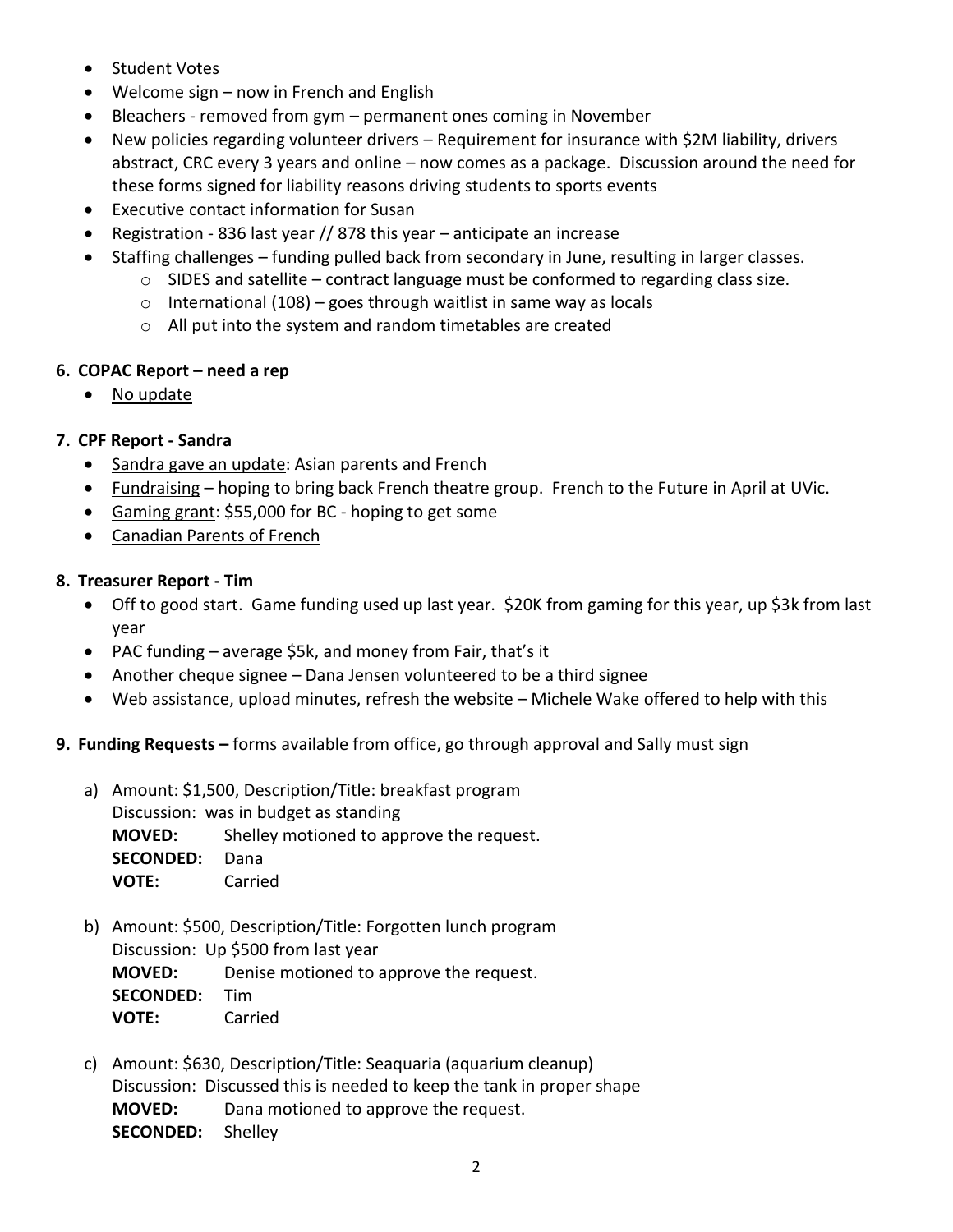**VOTE:** Carried

d) Amount: \$500, Description/Title: Book Club

Discussion: Help students, ensure the books are used by kids, read together for social bonding for those not engaged in sports  $etc$  – funding to buy sets of books

**MOVED:** Karin motioned to approve the request. **SECONDED:** Sandra **VOTE:** Carried

e) Amount: \$1000 (\$500/semester), Description/Title: Poets in the Classroom Discussion: Poets come once and does four classes per semester (school year?) - all day and do creative writing in class, full of laughter and joy. At lunch poets hang out and share techniques **MOVED:** Tim motioned to approve the request. **SECONDED:** Dana **VOTE:** Carried

f) Amount: \$1000, Description/Title: Outdoor Pursuits Discussion: deals with 150 students/12 classes, funding helps for equipment to keep them safe **MOVED:** Michele motioned to approve the request. **SECONDED:** Tim **VOTE:** Carried

- g) Amount: \$1,000, Description/Title: concession at fair Discussion: new deep fryers and upgrades **MOVED:** Marti motioned to approve the request. **SECONDED:** Shelley **VOTE:** Carried
- h) Amount: \$13,000, Description/Title: Athletics Discussion: Sports fees, clubs, uniforms, equipment **MOVED:** Dana motioned to approve the request. **SECONDED:** Tim **VOTE:** Carried
- i) Amount: \$1300, Description/Title: Art department Discussion: Etching press for \$500. Material \$500, \$300 for maintenance. More opportunity with expansion of printing medium.

**MOVED:** Karin motioned to approve the request.

- **SECONDED:** Sandra
- **VOTE:** Carried

#### **10. Old Business**

 $\bullet$  n/a

### **11. New Business**:

- Dana Jensen elected as Vice Chair.
- **12. Next Meeting Date:** The next meeting is November 13th at 7:00 PM in the Learning Commons.